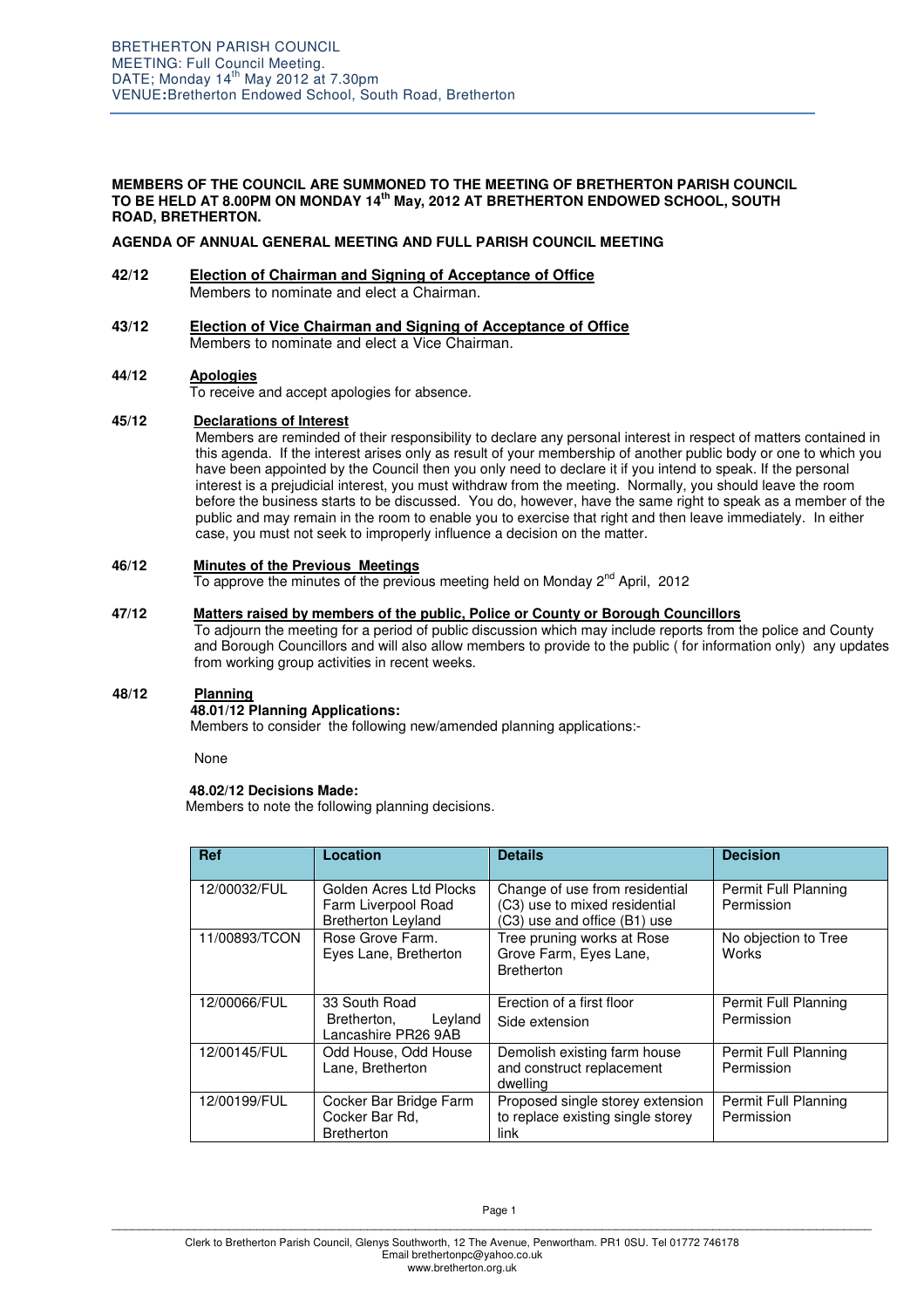### **49/12 Finance 47.01/12 Payment**

Members to receive, consider, approve and sign the following applications for payment.

| Cheque<br>No. | Recipient         | Description             | Amount<br>£                            |
|---------------|-------------------|-------------------------|----------------------------------------|
| 1150          | James Forshaw     | Grounds Maintenance     | 237-00                                 |
| 1151          | Glenys Southworth | Salary for April 2012   | 148-11                                 |
| 1152          | Glenys Southworth | Expenses for April 2012 | $91 - 72$                              |
| 1153          | John Lawson       | Internal Audit Report   | $50-00$                                |
| 1154          | Came and Co       | Insurance Renewal       | To be<br>decided at<br>the<br>Meeting. |

## **49.02/12 Monitoring Statement**

 Members to receive, consider, approve and sign the Financial Monitoring Statement for the period, to  $30<sup>th</sup>$  April. 2012

### **50/12 Review of Standing Orders**

Members to consider the existing Standing Orders and decide if any amendments are required.

#### **51/12 Review of Financial Regulations**

Members to consider the existing Financial Regulations and decide if any amendments are required

- **52/12 Possible development of a Multi-Use Games Area on the Recreation Ground.** Members to consider the potential development of a multi games area
- **53/12 Review of Insurance Arrangements**

**Members to consider the Parish Council Insurance Arrangements.** 

- **54/12 Review of Risk Assessment** Members to consider the 2012 Risk Assessment
- **55/12 Review of Freedom of Information Act, Publication Scheme** Members to consider the existing Publication Scheme and decide if any amendments are required
- **56/12 2011-12 Expenditure and Income**

Members to consider the Expenditure and Income during the 2011-12 Financial Year

**57/12 Internal Audit**

Members to consider the Internal Auditors Report.

- **58/12 Asset Register** Members to consider the 2012 Asset Register.
- **59/12 Annual Report and Annual Governance Statements.** Members to consider the Annual Report and Governance Statements
- **60/12 Consultation on the effect of the National Planning Framework on Lancashire Mineral and Waste Development Framework** Members to consider the Consultation request
- **61/12 Consultation on Supplementary Planning Documents** Members to consider the documents
- **62/12 Summer Newsletter** Members to consider the contents of the Summer Newsletter
- **63/12 Bank Hall Potting Shed Project** Members to consider a request for a letter of support in respect of the above Project

Page 2 \_\_\_\_\_\_\_\_\_\_\_\_\_\_\_\_\_\_\_\_\_\_\_\_\_\_\_\_\_\_\_\_\_\_\_\_\_\_\_\_\_\_\_\_\_\_\_\_\_\_\_\_\_\_\_\_\_\_\_\_\_\_\_\_\_\_\_\_\_\_\_\_\_\_\_\_\_\_\_\_\_\_\_\_\_\_\_\_\_\_\_\_\_\_\_\_\_\_\_\_\_\_\_\_\_\_\_\_\_\_